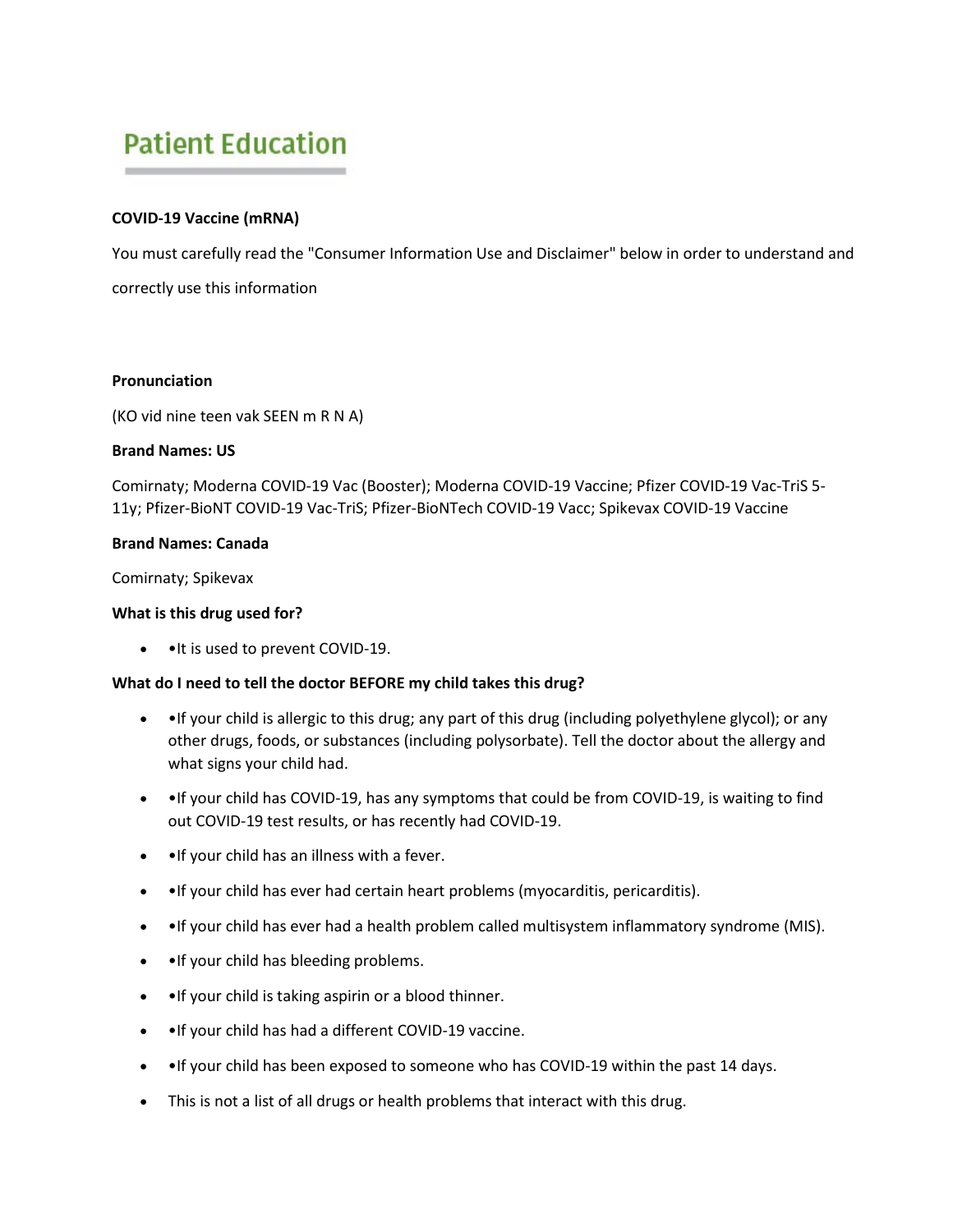• Tell the doctor and pharmacist about all of your child's drugs (prescription or OTC, natural products, vitamins) and health problems. You must check to make sure that it is safe to give this drug with all of your child's other drugs and health problems. Do not start, stop, or change the dose of any drug your child takes without checking with the doctor.

# **What are some things I need to know or do while my child takes this drug?**

- •Tell all of your child's health care providers that your child is taking this drug. This includes your child's doctors, nurses, pharmacists, and dentists.
- •This vaccine cannot cause COVID-19.
- •Your child will need to get 2 doses of this vaccine. Both doses are needed to get the most protection. Some people may also need a third dose. Some people may also be able to get booster doses. Be sure you know when to take your child back to get doses. If your child had a severe reaction after the first dose, talk with the doctor.
- • It is not known how long people who get this vaccine will be protected from COVID-19.
- •Like all vaccines, this vaccine may not fully protect all people who get it. If you have questions, talk with the doctor.
- • If your child has side effects after a dose, acetaminophen or nonsteroidal anti-inflammatory drugs (NSAIDs) like ibuprofen or naproxen may help.
- •Side effects may happen more often after the second dose. If you have questions about the second dose, talk with the doctor.
- • After getting the vaccine, have your child continue to do things that prevent the spread of COVID-19 as recommended by local public health officials. These include washing hands often, wearing a mask, staying at least 6 feet away from other people, and avoiding crowds.
- • If your child has a weak immune system or takes drugs that weaken the immune system, talk with the doctor. This vaccine may not work as well. Some people may need to get a COVID-19 vaccine again.
- • People who got this vaccine before or during a stem cell transplant or chimeric antigen receptor [CAR]-T therapy may need to get a COVID-19 vaccine again. If your child has had or is having one of these treatments, talk with the doctor.
- •This vaccine may affect syphilis test results. Tell all your child's health care providers and lab workers if your child has gotten this vaccine in the past 5 months.
- • If your child has had a dermal filler injection, talk with the doctor. Rarely, swelling at or near the area of the filler (usually in the face or lips) has happened after a dose of this vaccine. When this happened, it did not last for long and went away with treatment.
- •Rarely, cases of Bell's palsy happened in studies. It is not known if this vaccine may be the cause. Tell the doctor if your child has ever had Bell's palsy. Call the doctor right away if your child has signs like weak or drooping muscles on one side of the face.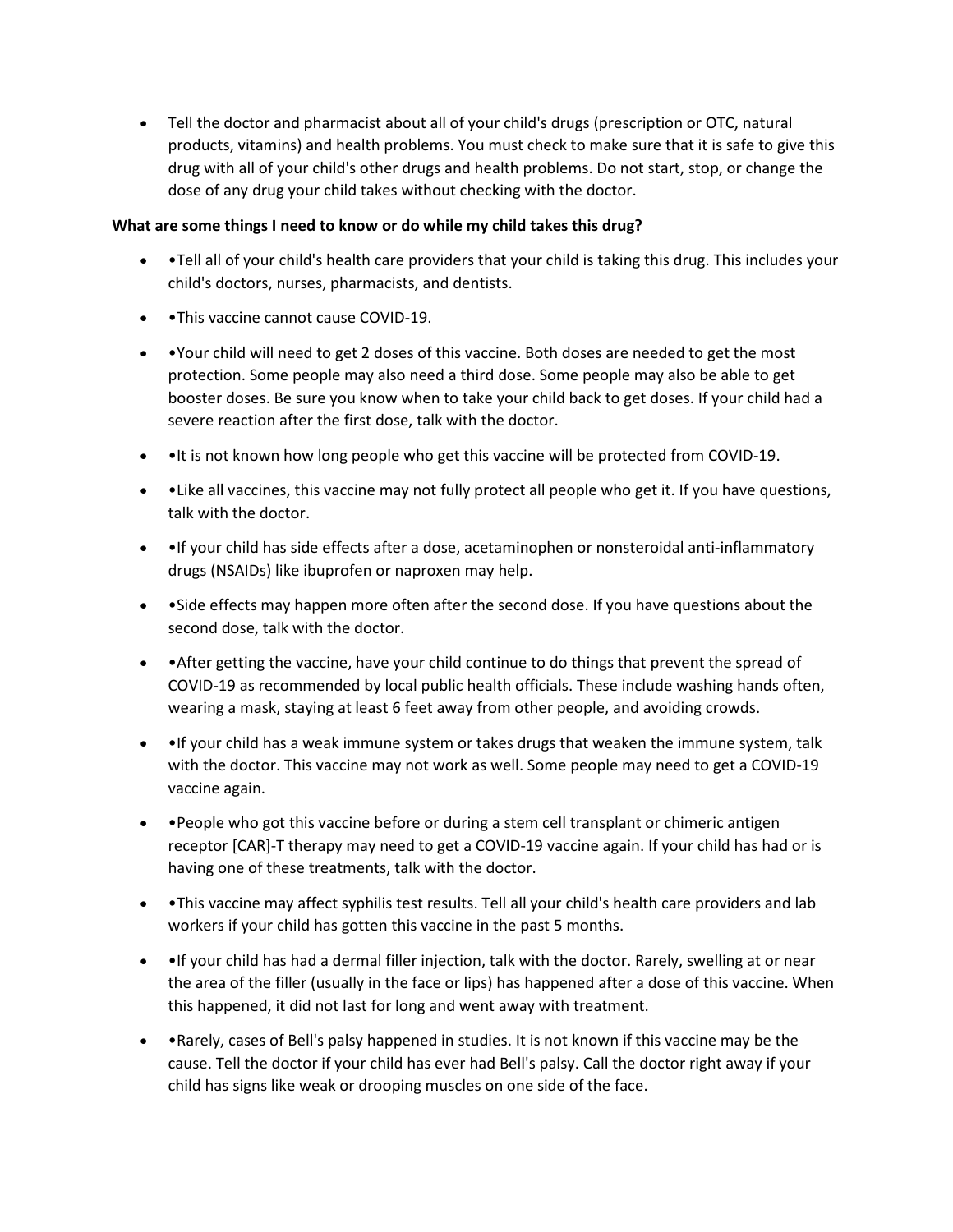- •Not all products are meant for use in children. Talk with the doctor.
- **If your child is pregnant or breast-feeding a baby:**
- • Talk with the doctor if your child is pregnant, becomes pregnant, or is breast-feeding a baby. You will need to talk about the benefits and risks to your child and the baby.

# **What are some side effects that I need to call my child's doctor about right away?**

- **WARNING/CAUTION:** Even though it may be rare, some people may have very bad and sometimes deadly side effects when taking a drug. Tell your child's doctor or get medical help right away if your child has any of the following signs or symptoms that may be related to a very bad side effect:
- •Signs of an allergic reaction, like rash; hives; itching; red, swollen, blistered, or peeling skin with or without fever; wheezing; tightness in the chest or throat; trouble breathing, swallowing, or talking; unusual hoarseness; or swelling of the mouth, face, lips, tongue, or throat.
- •Fast or slow heartbeat, fast breathing, dizziness, passing out, weakness, anxiety, confusion, or change in eyesight or hearing. These may be other signs of an allergic reaction or other type of reaction.
- •Lowered sense of touch or feeling.
- • Numbness or tingling.
- •Some heart problems have very rarely happened with mRNA COVID-19 vaccines. Most of the time, signs started within 7 days after the second dose. These heart problems can happen at a higher rate in people who get COVID-19 than in those who get this vaccine. Call the doctor right away if your child has chest pain; shortness of breath; or if your child feels like their heart is beating fast, fluttering, or pounding. If you have questions or concerns about this information, talk with the doctor.

# **What are some other side effects of this drug?**

- All drugs may cause side effects. However, many people have no side effects or only have minor side effects. Call your child's doctor or get medical help if any of these side effects or any other side effects bother your child or do not go away:
- •Pain, redness, or swelling where the injection was given; headache; muscle or joint pain; fever of 100.4°F (38°C) or higher; chills; upset stomach, throwing up, feeling less hungry, or diarrhea; swollen or tender glands; or feeling tired or unwell. Most side effects have been mild to moderate. Most of the time these happened within 3 days after the injection and went away within 1 to 3 days.
- •Pain, redness, or swelling at the injection site have happened a few days to a few weeks after the first injection. If this happens, talk with the doctor. Have your child get the second dose in the other arm.
- These are not all of the side effects that may occur. If you have questions about side effects, call your child's doctor. Call your child's doctor for medical advice about side effects.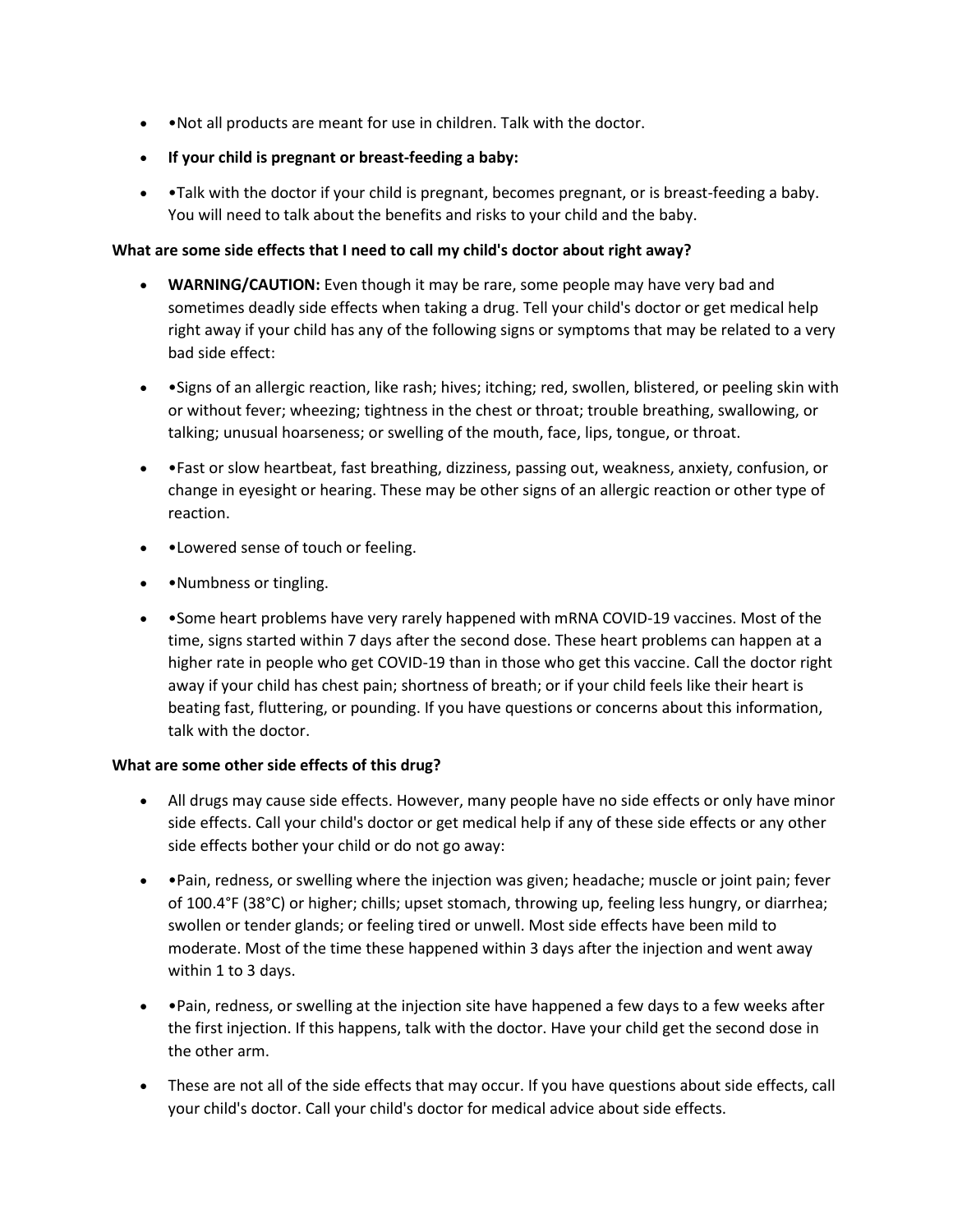• You may report side effects to your national health agency.

# **How is this drug best given?**

- Give this drug as ordered by your child's doctor. Read all information given to you. Follow all instructions closely.
- • It is given as a shot into a muscle.
- •Your child will be watched closely while getting this drug and for some time after the dose. Talk with your child's doctor.

# **What do I do if my child misses a dose?**

• •Call the doctor to find out what to do. For the most protection against COVID-19, it is important that your child does not miss or skip doses.

# **How do I store and/or throw out this drug?**

• • The injection will be given to your child in a healthcare setting. You will not store it at home.

# **General drug facts**

- •If your child's symptoms or health problems do not get better or if they become worse, call your child's doctor.
- •Do not share your child's drug with others and do not give anyone else's drug to your child.
- •Keep all drugs in a safe place. Keep all drugs out of the reach of children and pets.
- • Throw away unused or expired drugs. Do not flush down a toilet or pour down a drain unless you are told to do so. Check with your pharmacist if you have questions about the best way to throw out drugs. There may be drug take-back programs in your area.
- • Some drugs may have another patient information leaflet. If you have any questions about this drug, please talk with your child's doctor, nurse, pharmacist, or other health care provider.
- • If you think there has been an overdose, call your poison control center or get medical care right away. Be ready to tell or show what was taken, how much, and when it happened.

# **Last Reviewed Date**

# 2022-06-09

Consumer Information Use and Disclaimer: This generalized information is a limited summary of diagnosis, treatment, and/or medication information. It is not meant to be comprehensive and should be used as a tool to help the user understand and/or assess potential diagnostic and treatment options. It does NOT include all information about conditions, treatments, medications, side effects, or risks that may apply to a specific patient. It is not intended to be medical advice or a substitute for the medical advice, diagnosis, or treatment of a health care provider based on the health care provider's examination and assessment of a patient's specific and unique circumstances. Patients must speak with a health care provider for complete information about their health, medical questions, and treatment